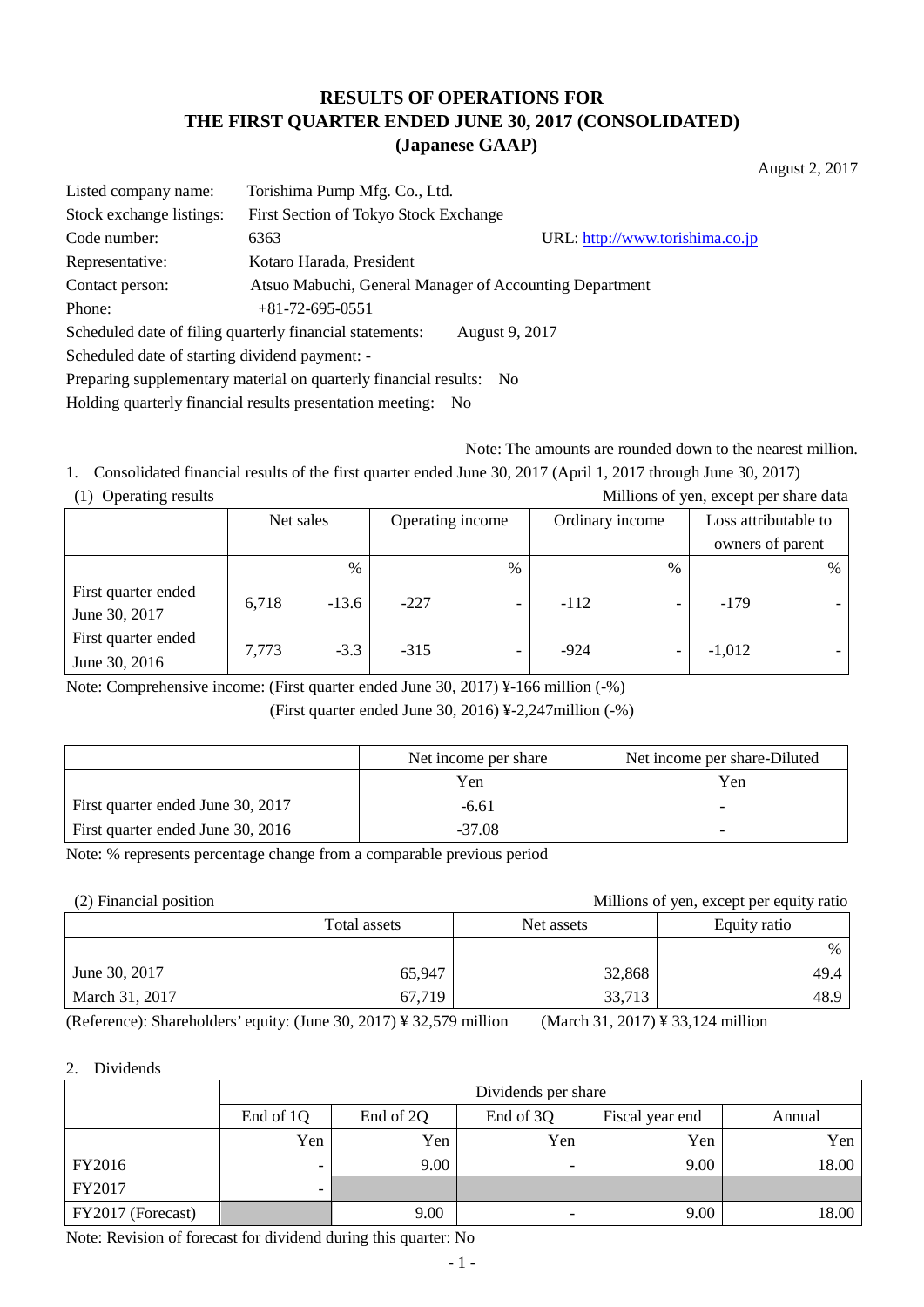Forecast for fiscal year ending March 31, 2017 Millions of yen, except per share data

|        | Net sales |      | Operating income |      | Ordinary income |      | Loss attributable to<br>owners of parent |      | Net income<br>per share |
|--------|-----------|------|------------------|------|-----------------|------|------------------------------------------|------|-------------------------|
|        |           | $\%$ |                  | %    |                 | $\%$ |                                          | $\%$ | Yen                     |
| Annual | 44,500    | 0.2  | 2,000            | 36.7 | 2,500           | 33.6 | ,800                                     | 17.4 | 66.38                   |

Note1: % represents percentage change from a previous year

Note2: Revision of the forecast during this quarter: No

Note3: Since the Company conducts business management annually, the description of the consolidated business forecast for the cumulative second quarter is omitted.

## 3. Others

- (1) Changes in significant subsidiaries during this period: No
- (2) Adoption of special accounting methods for presenting quarterly consolidated financial statements: Yes (For further details, please refer to page 10, "Adoption of special accounting methods for presenting quarterly consolidated financial statements".)
- (3) Changes in accounting principles, accounting estimates and correction of prior period errors
	- ① Changes of accounting principles due to revisions of accounting standards: No
	- ② Changes of accounting principles other than the above: No
	- ③ Changes in accounting estimates: No
	- ④ Correction of prior period errors: No

## (4) Number of shares outstanding (Common stock)

- ① Number of shares outstanding at period end (including treasury stock) (June 30, 2017) 29,889,079 (March 31, 2017) 29,889,079
- ② Number of treasury stock at period end (June 30, 2017) 2,772,716 (March 31, 2017) 2,781,139
- ③ Weighed-average number of shares outstanding over the period (April 1 - June 30, 2017) 27,112,207 (April 1 - June 30, 2016) 27,308,523

Note: Treasury stock at period end includes the one held by the Employee Stock Ownership Plan (ESOP) trust. (June 30,2017) 193,200 shares (March 31, 2017) 201,700 shares

\* These quarterly financial results do not fall within the scope of the Quarterly Review Procedures.

\* Explanation for adequate utilization of the forecast, and other note

Forecast shown above is prepared based on information available as of the issuing date of this report and assumptions that we consider as reasonable, and therefore the actual results may differ from these forecasted figures due to various unknown factors. For matters related to the above forecast, please refer to page 5, "(3) Qualitative information on consolidated earnings forecasts".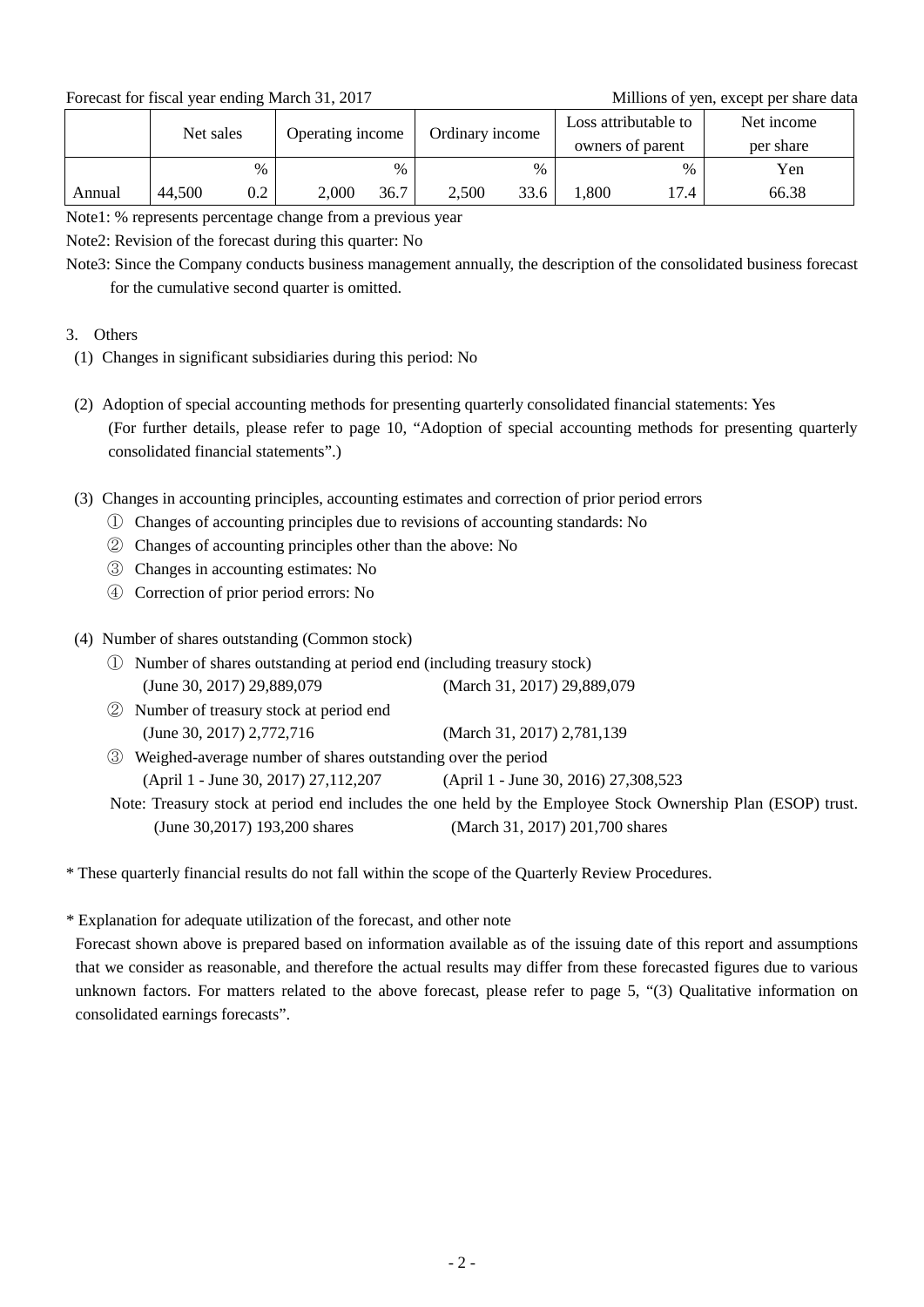## Contents

| 1. | Qualitative information for the first quarter of the FY2017                                                        |  |
|----|--------------------------------------------------------------------------------------------------------------------|--|
|    |                                                                                                                    |  |
|    |                                                                                                                    |  |
|    |                                                                                                                    |  |
| 2. | Consolidated quarterly financial statement                                                                         |  |
|    |                                                                                                                    |  |
|    |                                                                                                                    |  |
|    | Consolidated quarterly statement of comprehensive income (April 1 - June 30, 2017) ----------------------------- 9 |  |
|    |                                                                                                                    |  |
|    |                                                                                                                    |  |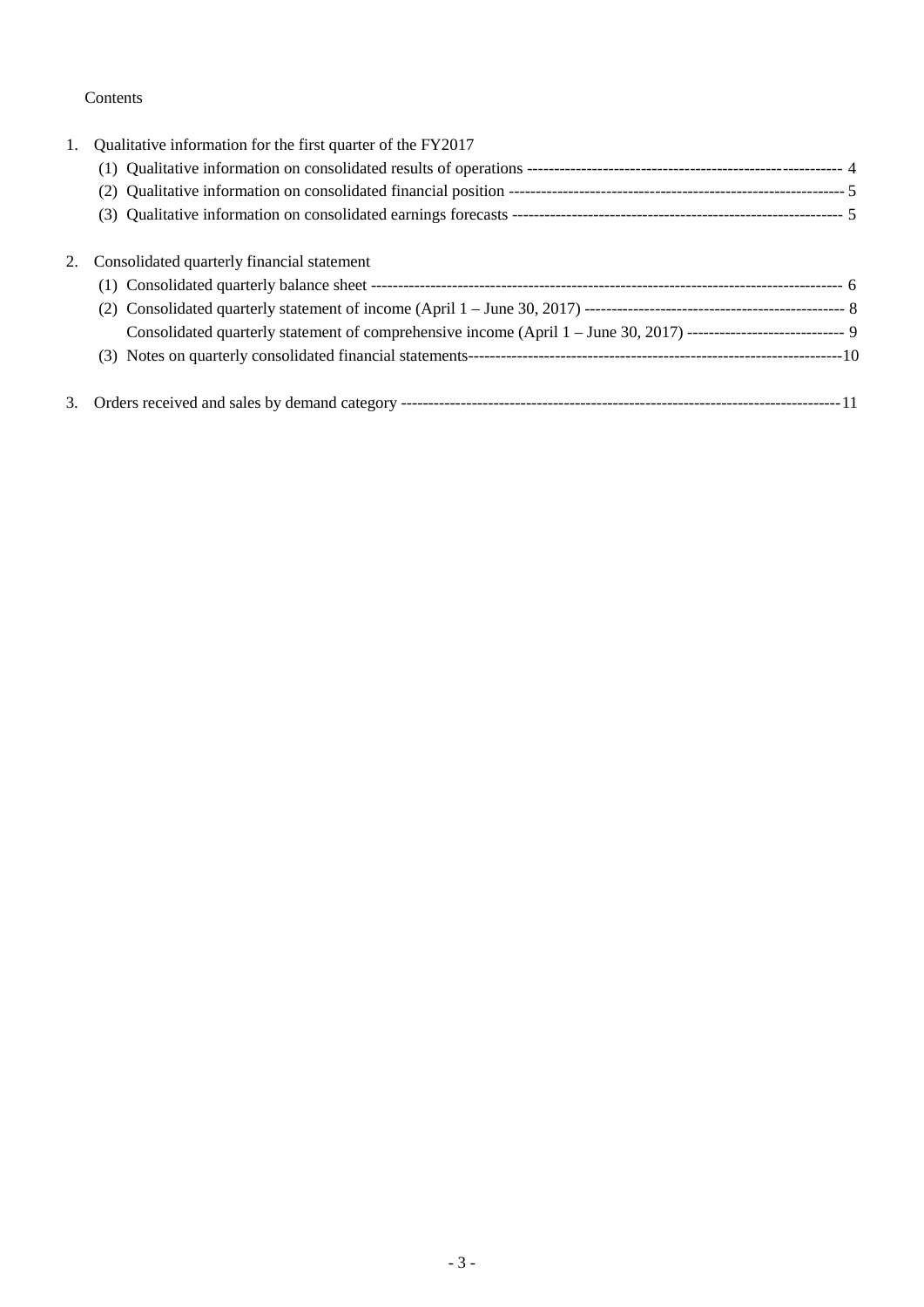- 1. Qualitative information for the first quarter of the FY2017
	- (1) Qualitative information on consolidated results of operations

During the first quarter of the FY 2017, the world economy was on a gradual recovery trend as a whole. This is mainly because the US economy remained steady buoyed by relatively strong consumer spending; in Europe, consumer confidence remained on a recovery trend particularly in France where political risks receded; and in China, trade friction with the US was avoided. However, anxiety about policy feasibility in the US, UK's leaving from the European Union, so-called Brexit, and increased global geopolitical risk due to the turmoil in the Middle East brought continually uncertain world economy.

Japan's economy was on a recovery trend as a whole since the employment situations were on the uptrend and relatively stable exchange rate continued, which supported firm corporate earnings. However, the consumer spending was weak due to sluggish incomes and capital investment stayed limited due to uncertain world economy.

Under such circumstances, in the pump industry, strong demand continued in infrastructure projects related to water resources to respond to the increase in world population. In addition, in Japan, reforming energy policy brought energy related projects such as constructions of thermal power plants and countermeasures against frequent torrential rains have been implemented. However, the market saw severe conditions for order activities. This is mainly because the decline in oil prices delayed project work and the private investment decreased.

Orders received during the first quarter of FY2017 (April 1, 2017-June 30, 2017) increased by ¥1,424 million from the same period last year to ¥9,572 million. Orders received from domestic public sector decreased by ¥1,158 million from the same period last year to ¥2,552 million, orders received from domestic private sector increased by ¥330 million from the same period last year to ¥2,261 million and orders received from overseas sector increased by ¥2,251 million from the same period last year to ¥4,759 million.

Net sales during the first quarter of FY2017 (April 1, 2017-June 30, 2017) decreased by ¥1,055 million from the same period last year to ¥6,718 million.

Operating loss during the first quarter of FY2017 (April 1, 2017-June 30, 2017) amounted to ¥227 million (operating loss during the same period last year was ¥315 million). Ordinary loss amounted to ¥112 million (ordinary loss during the same period last year was ¥924 million) due to dividend income of ¥109 as non-operating income. Loss attributable to owners of parent amounted to ¥179 million (loss attributable to owners of parent during the same period last year was ¥1,012 million).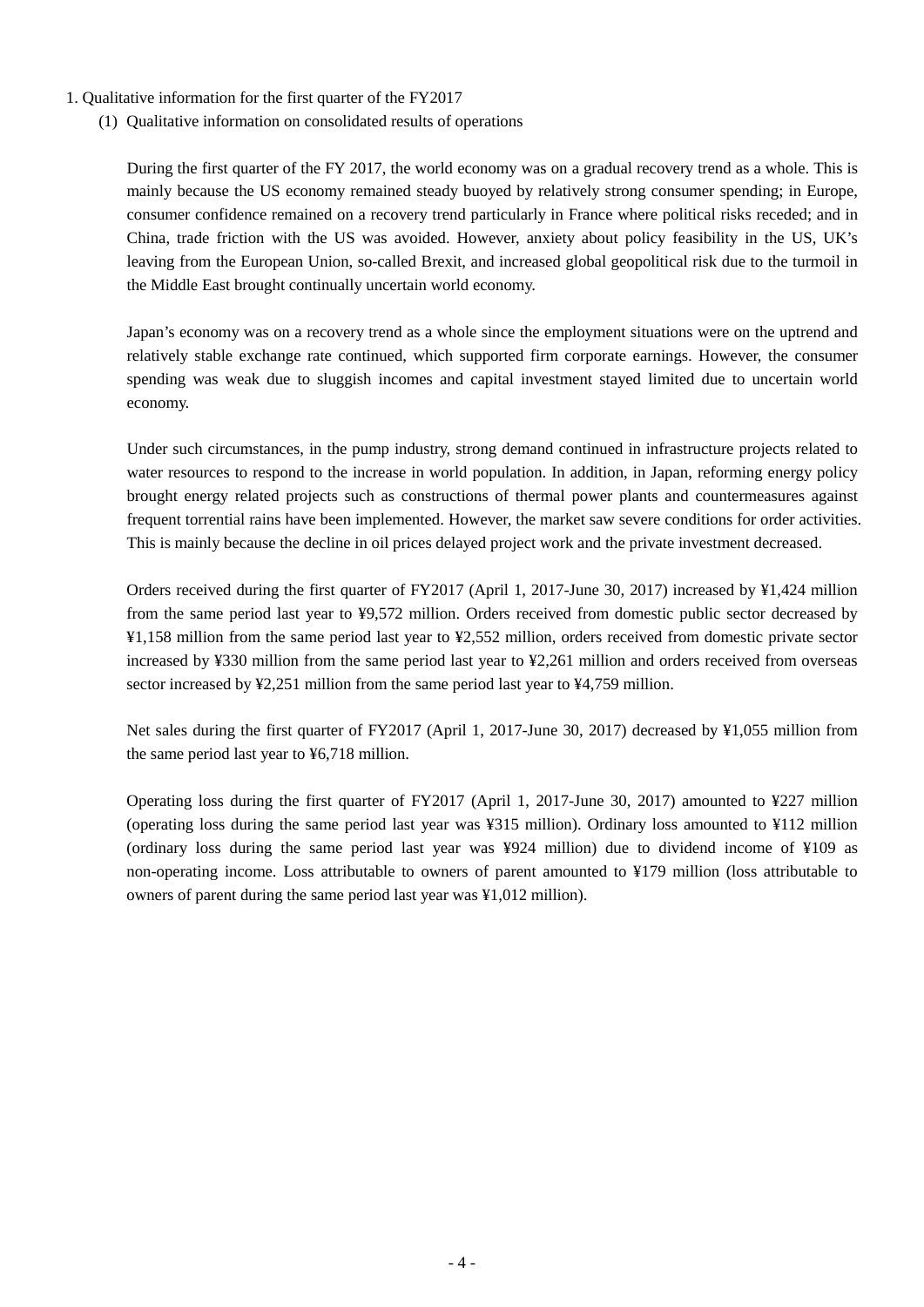(2) Qualitative information on consolidated financial position

At the end of the first quarter (June 30, 2017), the Group's total assets amounted to ¥65,947 million, ¥1,771 million lower than at the end of the previous fiscal year (March 31, 2017). Principal changes in assets items included a decrease in notes and accounts receivable-trade of ¥7,076 million despite of an increase in cash and deposits of ¥3,587 million.

Total liabilities at the end of the first quarter amounted to ¥33,079 million, ¥926 million lower than at the end of the previous fiscal year. Principal changes in liabilities items included a decline in notes and accounts payable-trade of ¥1,424 million.

Net assets at the end of the first quarter amounted to ¥32,868 million, ¥845 million lower than at the end of the previous fiscal year. Principal changes in net assets items included a decline in non-controlling interests of ¥306 million.

(3) Qualitative information on consolidated earnings forecasts

Forecasts for fiscal year ending March 31, 2018 announced on May 11, 2017 have not been changed.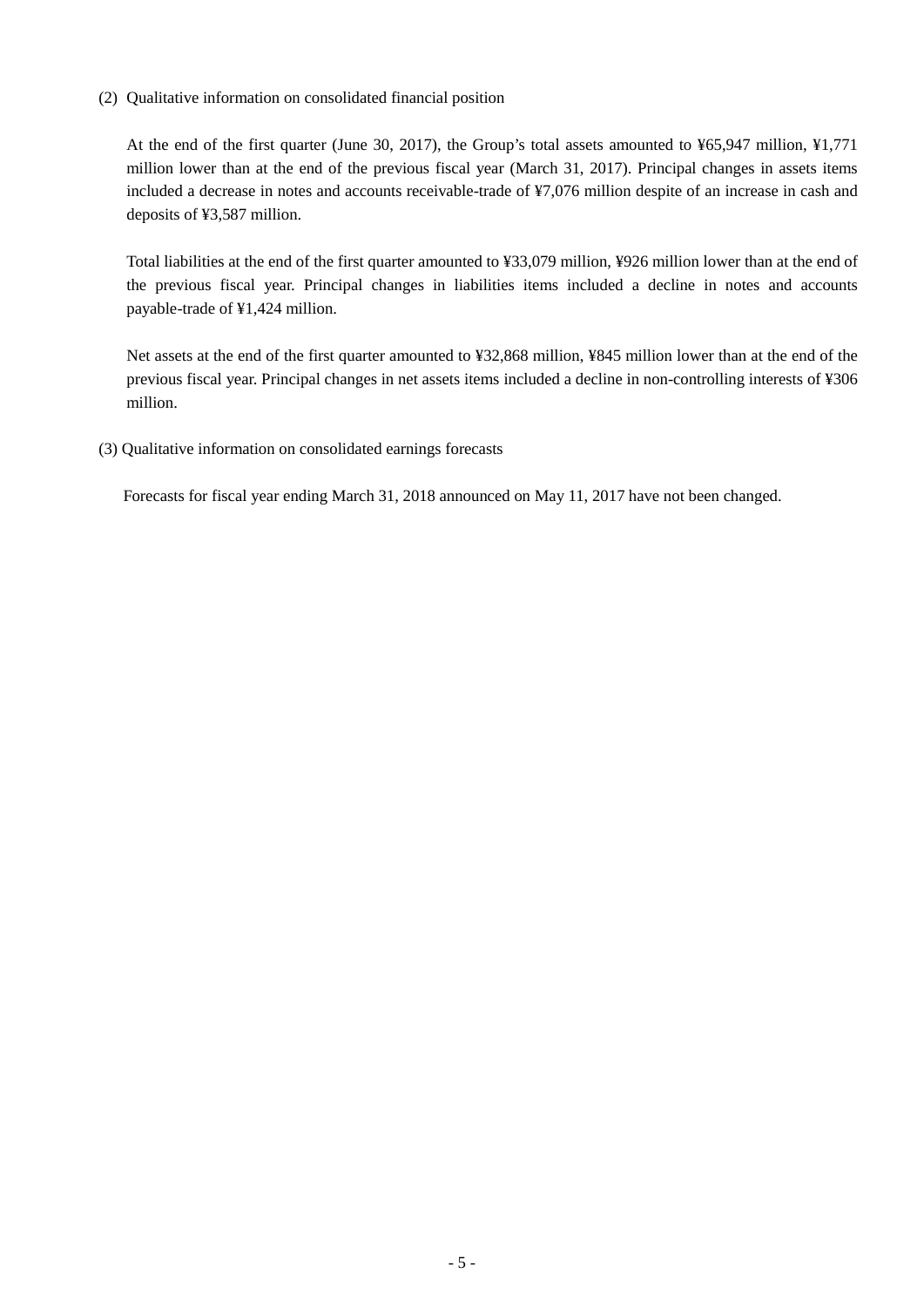# 3. Consolidated quarterly financial statement

(1) Consolidated quarterly balance sheet

|                                       |                          | (Millions of yen)        |  |
|---------------------------------------|--------------------------|--------------------------|--|
|                                       | End of previous          | End of the first quarter |  |
|                                       | consolidated fiscal year | of consolidated FY2017   |  |
|                                       | (March 31, 2017)         | (June 30, 2017)          |  |
| Assets                                |                          |                          |  |
| Current assets                        |                          |                          |  |
| Cash and deposits                     | 10,930                   | 14,517                   |  |
| Notes and accounts receivable - trade | 23,667                   | 16,590                   |  |
| Merchandise and finished goods        | 273                      | 236                      |  |
| Work in process                       | 6,885                    | 8,478                    |  |
| Raw materials and supplies            | 1,837                    | 1,811                    |  |
| Advance payments - trade              | 417                      | 448                      |  |
| Deferred tax assets                   | 655                      | 644                      |  |
| Other                                 | 1,024                    | 1,128                    |  |
| Allowance for doubtful accounts       | $-371$                   | $-378$                   |  |
| Total current assets                  | 45,318                   | 43,477                   |  |
| Non-current assets                    |                          |                          |  |
| Property, plant and equipment         | 9,937                    | 9,802                    |  |
| Intangible assets                     | 1,784                    | 1,671                    |  |
| Investments and other assets          |                          |                          |  |
| Investment securities                 | 9,922                    | 10,252                   |  |
| Other                                 | 1,319                    | 1,361                    |  |
| Allowance for doubtful accounts       | $-562$                   | $-618$                   |  |
| Total investments and other assets    | 10,679                   | 10,995                   |  |
| Total non-current assets              | 22,401                   | 22,470                   |  |
| Total assets                          | 67,719                   | 65,947                   |  |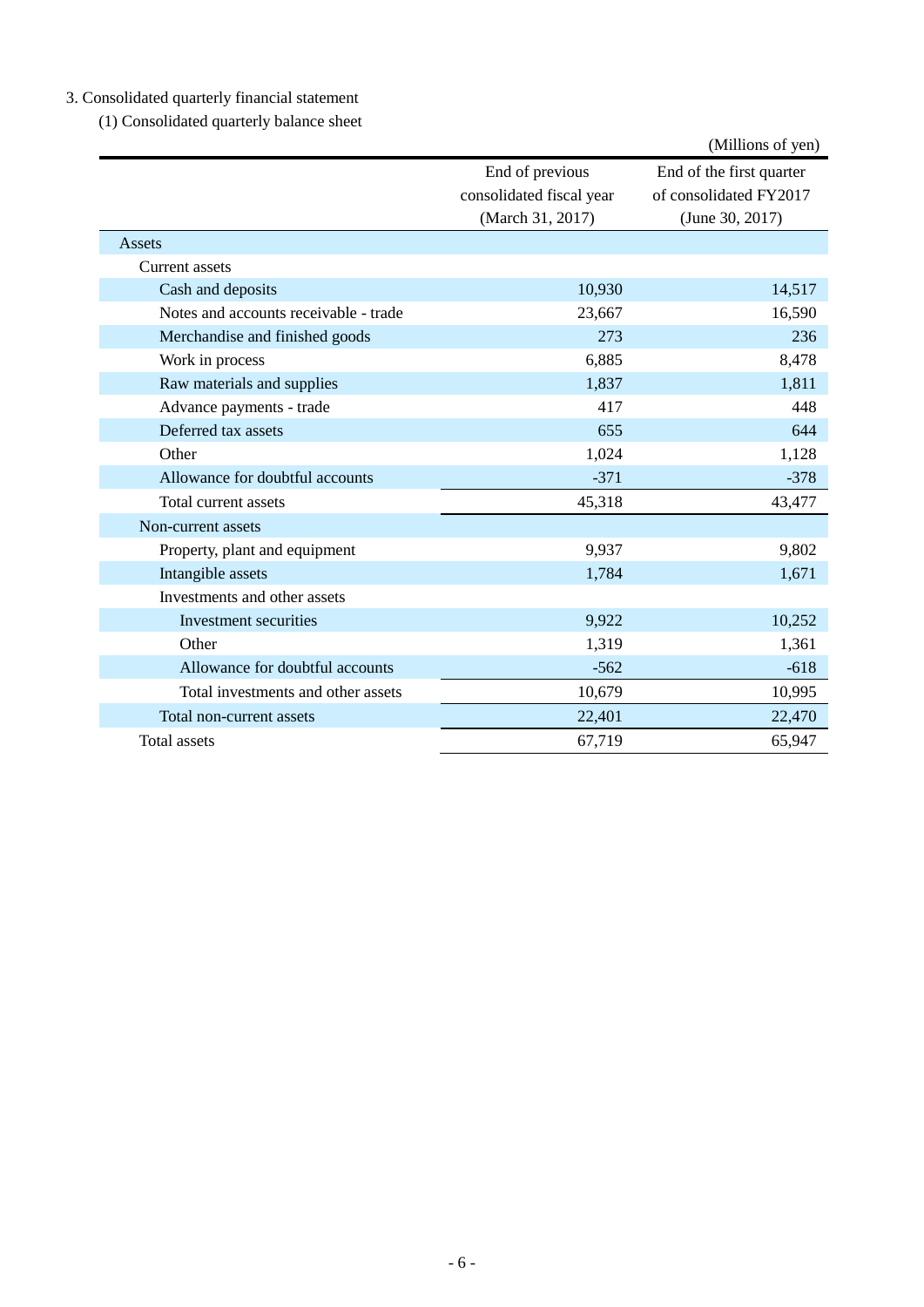|                                            |                          | (Millions of yen)        |
|--------------------------------------------|--------------------------|--------------------------|
|                                            | End of previous          | End of the first quarter |
|                                            | consolidated fiscal year | of consolidated FY2017   |
|                                            | (March 31, 2017)         | (June 30, 2017)          |
| Liabilities                                |                          |                          |
| <b>Current liabilities</b>                 |                          |                          |
| Notes and accounts payable - trade         | 9,457                    | 8,033                    |
| Short-term loans payable                   | 7,453                    | 7,321                    |
| Income taxes payable                       | 337                      | 122                      |
| Advances received                          | 4,381                    | 5,712                    |
| Provision for bonuses                      | 771                      | 416                      |
| Provision for product warranties           | 847                      | 766                      |
| Provision for loss on construction         |                          |                          |
| contracts                                  | 957                      | 961                      |
| Other                                      | 1,994                    | 2,313                    |
| Total current liabilities                  | 26,200                   | 25,648                   |
| Non-current liabilities                    |                          |                          |
| Long-term loans payable                    | 5,668                    | 5,260                    |
| Provision for directors' retirement        |                          |                          |
| benefits                                   | 16                       | 17                       |
| Net defined benefit liability              | 320                      | 310                      |
| Other                                      | 1,799                    | 1,843                    |
| Total non-current liabilities              | 7,805                    | 7,431                    |
| <b>Total liabilities</b>                   | 34,006                   | 33,079                   |
| Net assets                                 |                          |                          |
| Shareholders' equity                       |                          |                          |
| Capital stock                              | 1,592                    | 1,592                    |
| Capital surplus                            | 7,769                    | 7,593                    |
| Retained earnings                          | 22,774                   | 22,349                   |
| Treasury shares                            | $-1,904$                 | $-1,894$                 |
| Total shareholders' equity                 | 30,233                   | 29,641                   |
| Accumulated other comprehensive income     |                          |                          |
| Valuation difference on available-for-sale |                          |                          |
| securities                                 | 1,832                    | 2,042                    |
| Deferred gains or losses on hedges         | 6                        | 2                        |
| Foreign currency translation adjustment    | 743                      | 579                      |
| Remeasurements of defined benefit plans    | 307                      | 313                      |
| Total accumulated other comprehensive      |                          |                          |
| income                                     | 2,891                    | 2,938                    |
| Subscription rights to shares              | 118                      | 124                      |
| Non-controlling interests                  | 470                      | 164                      |
| Total net assets                           | 33,713                   | 32,868                   |
| Total liabilities and net assets           | 67,719                   | 65,947                   |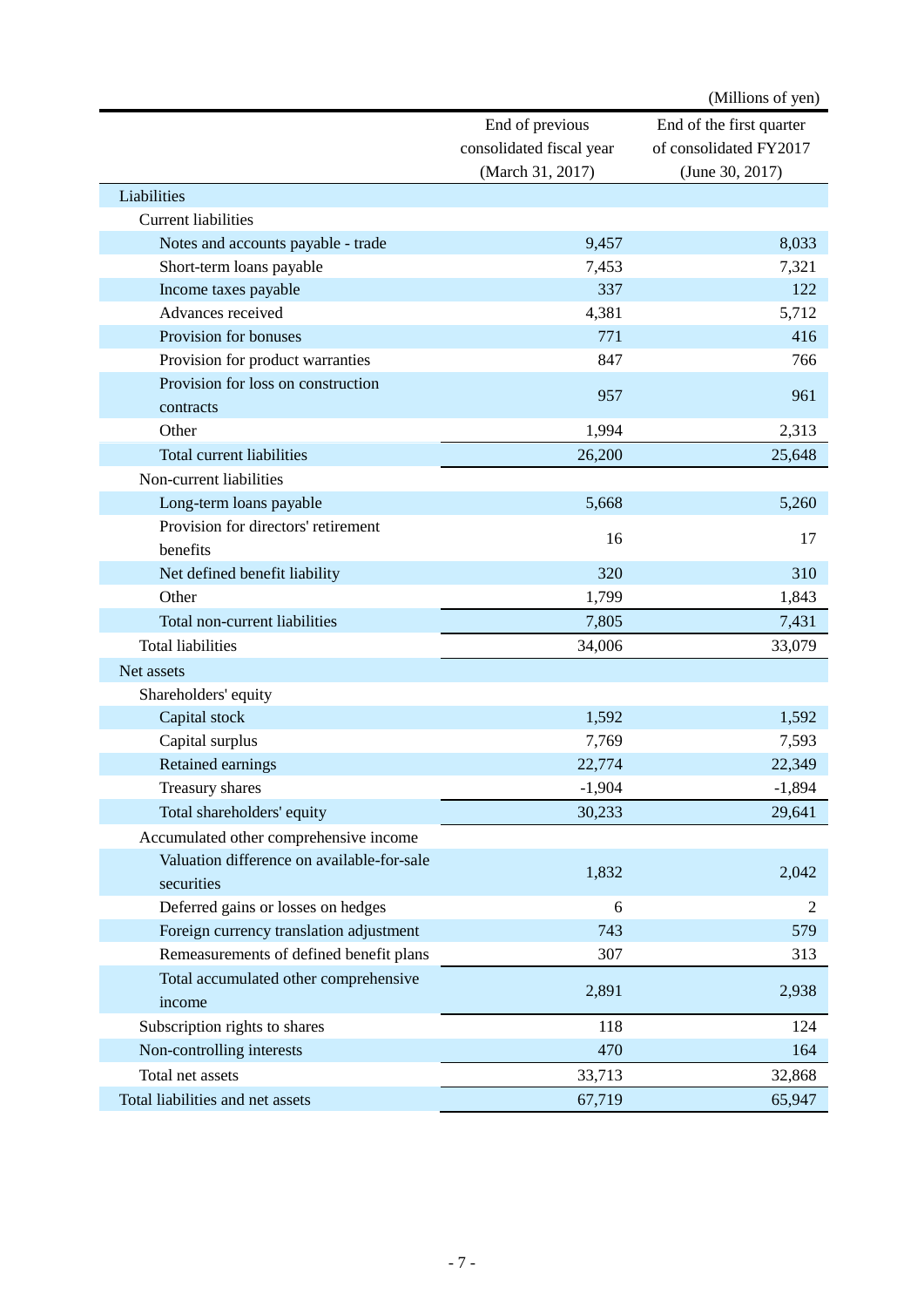# (2) Consolidated quarterly statement of (comprehensive) income

Consolidated quarterly statement of income (April 1 – June 30, 2017)

|                                                            |                     | (Millions of yen)   |
|------------------------------------------------------------|---------------------|---------------------|
|                                                            | First quarter ended | First quarter ended |
|                                                            | June 30, 2016       | June 30, 2017       |
|                                                            | (April 1, 2016      | (April 1, 2017      |
|                                                            | $-$ June 30, 2016)  | - June 30, 2017)    |
| Net sales                                                  | 7,773               | 6,718               |
| Cost of sales                                              | 5,930               | 4,701               |
| Gross profit                                               | 1,843               | 2,016               |
| Selling, general and administrative expenses               | 2,159               | 2,243               |
| <b>Operating loss</b>                                      | $-315$              | $-227$              |
| Non-operating income                                       |                     |                     |
| Dividend income                                            | 88                  | 109                 |
| Rent income                                                | 35                  | 37                  |
| Share of profit of entities accounted for                  |                     | 9                   |
| using equity method                                        |                     |                     |
| Other                                                      | 69                  | 26                  |
| Total non-operating income                                 | 193                 | 182                 |
| Non-operating expenses                                     |                     |                     |
| Interest expenses                                          | 34                  | 30                  |
| Foreign exchange losses                                    | 641                 | 15                  |
| Share of loss of entities accounted for using              | 104                 |                     |
| equity method                                              |                     |                     |
| Other                                                      | 23                  | 22                  |
| Total non-operating expenses                               | 803                 | 68                  |
| Ordinary loss                                              | $-924$              | $-112$              |
| Extraordinary income                                       |                     |                     |
| Total extraordinary income                                 |                     |                     |
| <b>Extraordinary losses</b>                                |                     |                     |
| Loss on valuation of investment securities                 | 41                  | 16                  |
| Total extraordinary losses                                 | 41                  | 16                  |
| Loss before income taxes                                   | $-966$              | $-129$              |
| Income taxes                                               | 20                  | 73                  |
| Loss                                                       | $-987$              | $-202$              |
| Profit (loss) attributable to non-controlling<br>interests | 25                  | $-22$               |
| Loss attributable to owners of parent                      | $-1,012$            | $-179$              |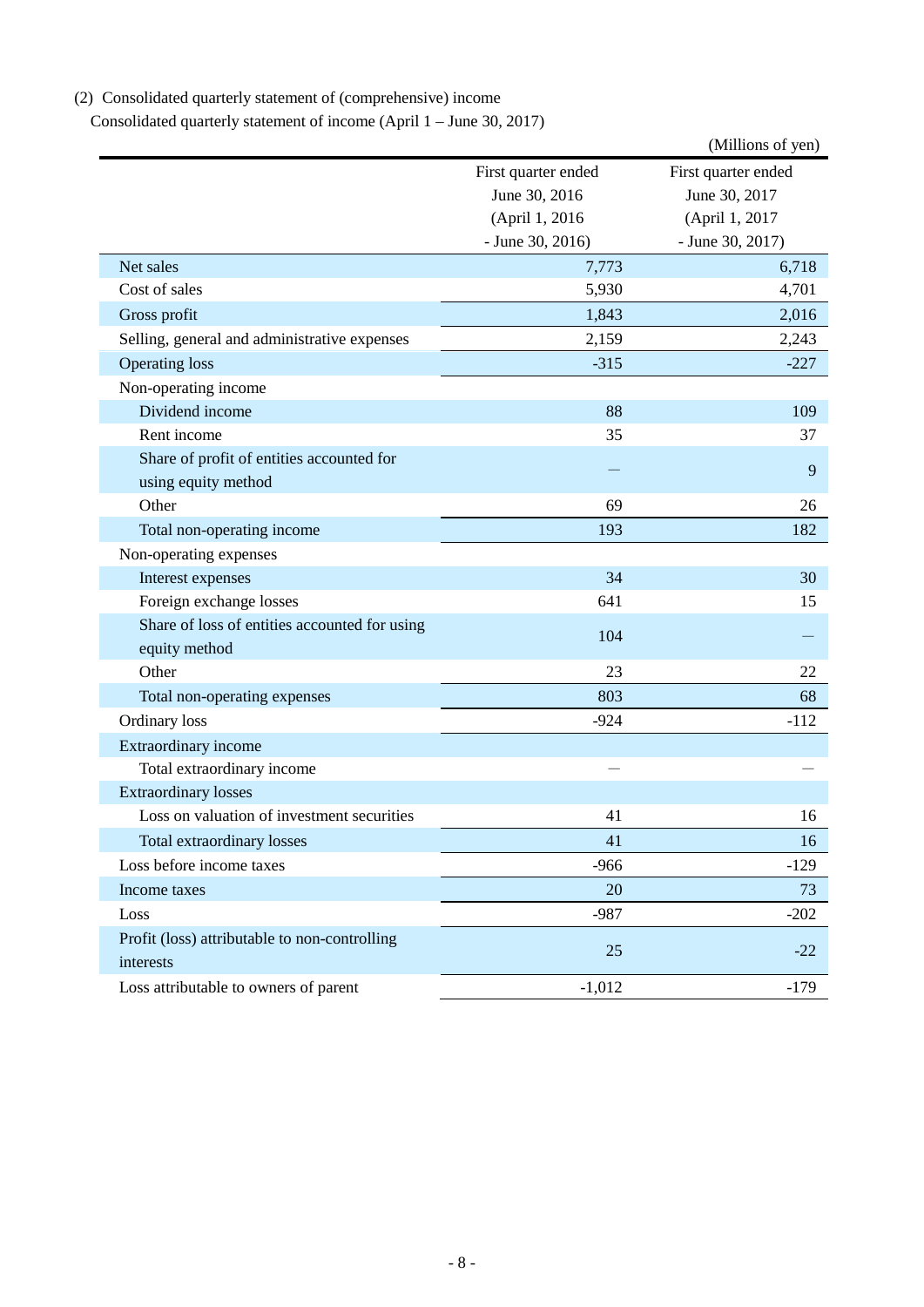|                                                                                      |                     | (Millions of yen)   |
|--------------------------------------------------------------------------------------|---------------------|---------------------|
|                                                                                      | First quarter ended | First quarter ended |
|                                                                                      | June 30, 2016       | June 30, 2017       |
|                                                                                      | (April 1, 2016)     | (April 1, 2017      |
|                                                                                      | $-$ June 30, 2016)  | $-$ June 30, 2017)  |
| Loss                                                                                 | $-987$              | $-202$              |
| Other comprehensive income                                                           |                     |                     |
| Valuation difference on available-for-sale<br>securities                             | $-431$              | 209                 |
| Deferred gains or losses on hedges                                                   | 212                 | $-3$                |
| Foreign currency translation adjustment                                              | $-830$              | $-175$              |
| Remeasurements of defined benefit plans,<br>net of tax                               | 10                  | 5                   |
| Share of other comprehensive income of<br>entities accounted for using equity method | $-220$              | $-0$                |
| Total other comprehensive income                                                     | $-1,260$            | 35                  |
| Comprehensive income                                                                 | $-2,247$            | $-166$              |
| Comprehensive income attributable to                                                 |                     |                     |
| Comprehensive income attributable to<br>owners of parent                             | $-2,235$            | $-132$              |
| Comprehensive income attributable to<br>non-controlling interests                    | $-11$               | $-34$               |

Consolidated quarterly statement of comprehensive income (April 1 – June 30, 2017)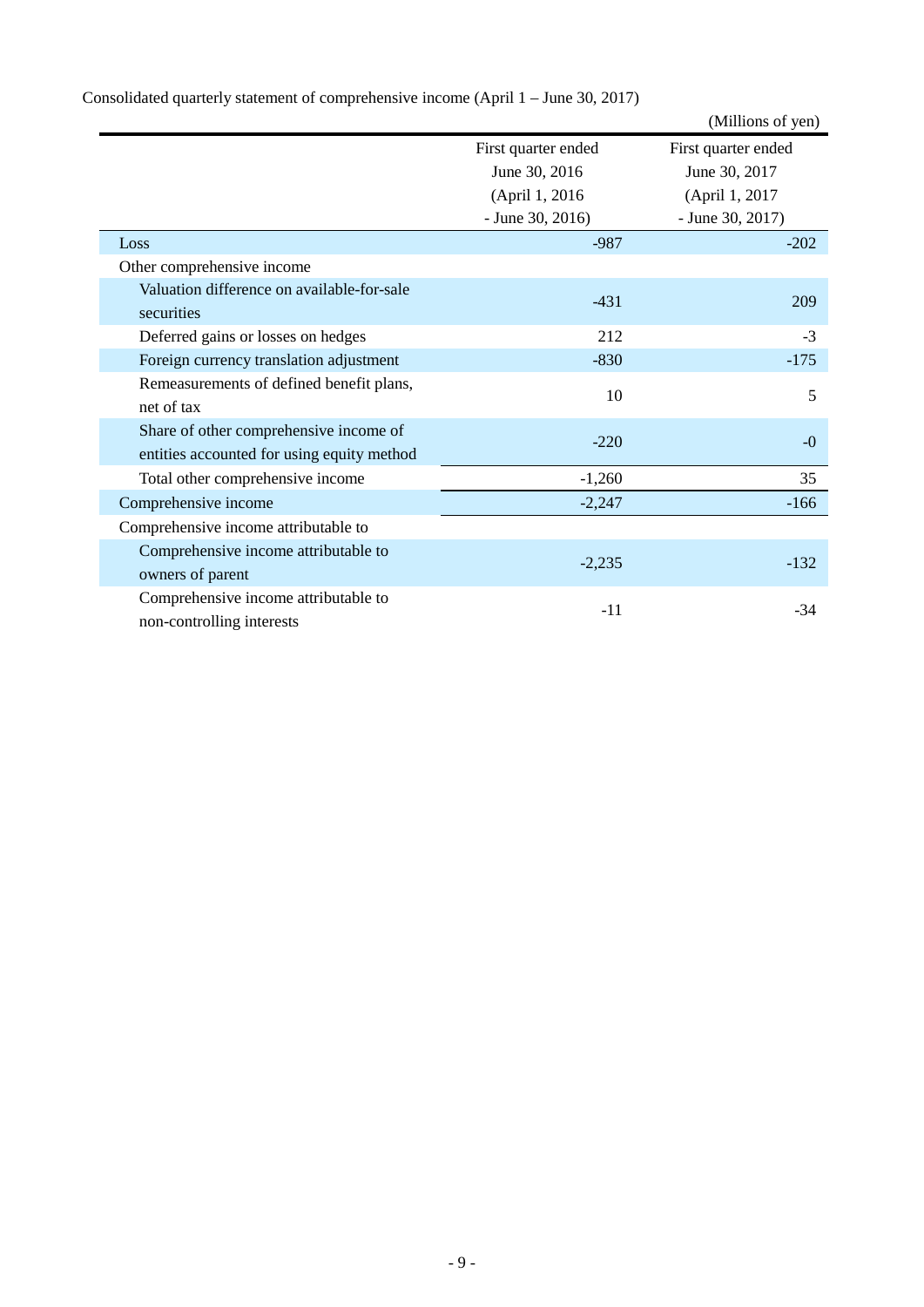- (3) Notes on quarterly consolidated financial statements
	- Note for assumption of going concern No items to report
	- Note for significant changes in the amount of shareholders' equity No items to report
	- Adoption of special accounting methods for presenting quarterly consolidated financial statements In determining tax expenses, the effective tax rate after application of tax effect accounting for income before income taxes for the consolidated fiscal year, inclusive of the first quarter of consolidated FY2017, has been estimated in a rational manner, and tax expenses have been calculated by multiplying the quarterly income before income taxes and adjustments by this estimated effective tax rate.

However, we use the statutory effective tax rate in cases where the estimated effective tax rate is unavailable.

- Changes in accounting principles and estimates No items to report
- Additional information
	- Accounting method in Employee Stock Ownership Plan (ESOP) Based on the resolution at the Board of Directors held on November 10, 2016, the Company has introduced an employee incentive plan, the Employee Stock Ownership Plan (ESOP).
- Significant Subsequent Events No items to report